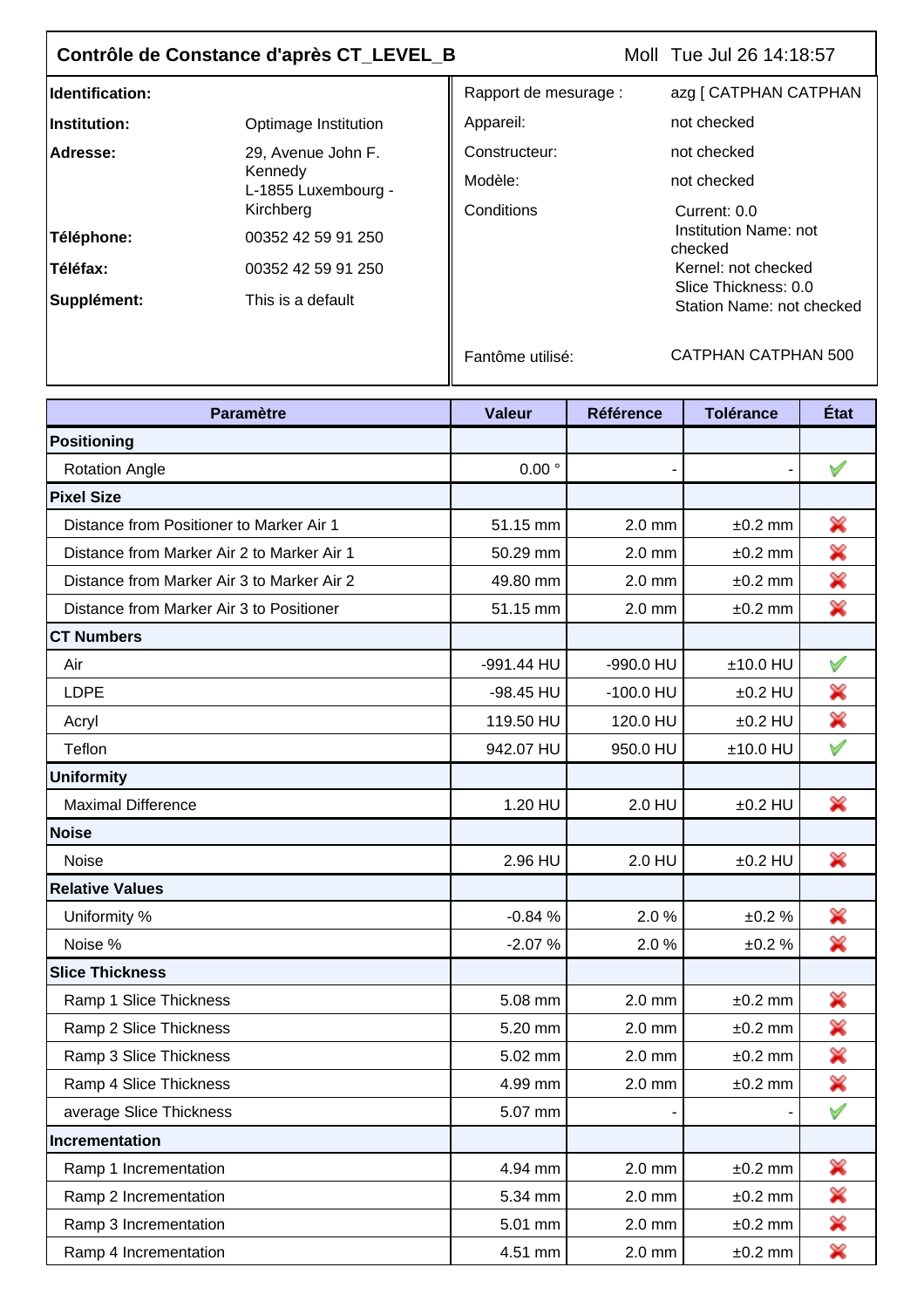| <b>Paramètre</b>                  | <b>Valeur</b> | <b>Référence</b> | <b>Tolérance</b> | État         |
|-----------------------------------|---------------|------------------|------------------|--------------|
| average Incrementation            | 4.95 mm       | $2.0$ mm         | $±0.2$ mm        | X            |
| <b>Low Contrast</b>               |               |                  |                  |              |
| 0.3%                              |               |                  |                  |              |
| Contrast: 15mm                    | 0.37 %        |                  |                  | $\checkmark$ |
| Contrast: 9mm                     | 0.27%         |                  |                  | $\bigvee$    |
| Contrast: 8mm                     | 0.34 %        |                  |                  | $\forall$    |
| Contrast: 7mm                     | 0.26%         |                  |                  | $\bigvee$    |
| Contrast: 6mm                     | 0.44%         |                  |                  | $\forall$    |
| Contrast: 5mm                     | 0.35 %        |                  |                  | $\bigvee$    |
| Contrast: 4mm                     | 0.21%         |                  |                  | $\bigvee$    |
| Contrast: 3mm                     | 0.15%         |                  |                  |              |
| Contrast: 2mm                     | $-0.15%$      |                  |                  |              |
| 0.5%                              |               |                  |                  |              |
| Contrast: 15mm                    | 0.46%         |                  |                  | $\checkmark$ |
| Contrast: 9mm                     | 0.43%         |                  |                  | $\forall$    |
| Contrast: 8mm                     | 0.54 %        |                  |                  | $\forall$    |
| Contrast: 7mm                     | 0.48%         |                  |                  | $\bigvee$    |
| Contrast: 6mm                     | 0.49%         |                  |                  | $\forall$    |
| Contrast: 5mm                     | 0.36%         |                  |                  | $\bigvee$    |
| Contrast: 4mm                     | 0.31 %        |                  |                  | $\mathbb V$  |
| Contrast: 3mm                     | $-0.07%$      |                  |                  |              |
| Contrast: 2mm                     | 0.22%         |                  |                  |              |
| 1.0%                              |               |                  |                  |              |
| Contrast: 15mm                    | 0.99%         |                  |                  |              |
| Contrast: 9mm                     | 0.97%         | -                |                  | $\checkmark$ |
| Contrast: 8mm                     | 0.91%         |                  |                  | $\bigvee$    |
| Contrast: 7mm                     | 0.96%         |                  |                  | $\bigvee$    |
| Contrast: 6mm                     | 0.87%         |                  |                  | $\checkmark$ |
| Contrast: 5mm                     | 0.78%         |                  |                  | $\bigvee$    |
| Contrast: 4mm                     | 1.01 %        |                  |                  | $\checkmark$ |
| Contrast: 3mm                     | 1.09%         |                  |                  | $\checkmark$ |
| Contrast: 2mm                     | 0.70%         |                  |                  | $\checkmark$ |
| <b>High Contrast Resolution 1</b> |               |                  |                  |              |
| 50% MTF                           | 3.67 lp/cm    | $2.0$ lp/cm      | $±0.2$ lp/cm     | ✖            |
| <b>10% MTF</b>                    | 7.43 lp/cm    | $2.0$ lp/cm      | $±0.2$ lp/cm     | ×            |
| <b>2% MTF</b>                     | 10.08 lp/cm   | $2.0$ lp/cm      | $±0.2$ lp/cm     | X            |
| <b>High Contrast Resolution 2</b> |               |                  |                  |              |
| 50% MTF                           | 3.32 lp/cm    | $2.0$ lp/cm      | $\pm 0.2$ lp/cm  | ╳            |
| <b>10% MTF</b>                    | 6.51 lp/cm    | $2.0$ lp/cm      | $±0.2$ lp/cm     | ×            |
| <b>2% MTF</b>                     | 8.75 lp/cm    | $2.0$ lp/cm      | $±0.2$ lp/cm     | X            |
| <b>Contrast Gamut</b>             |               |                  |                  |              |
| Houndsfield Unit of Plexi         | 119.50 HU     | ٠                |                  |              |
| Houndsfield Unit of Water         | 0.98 HU       |                  |                  | $\checkmark$ |